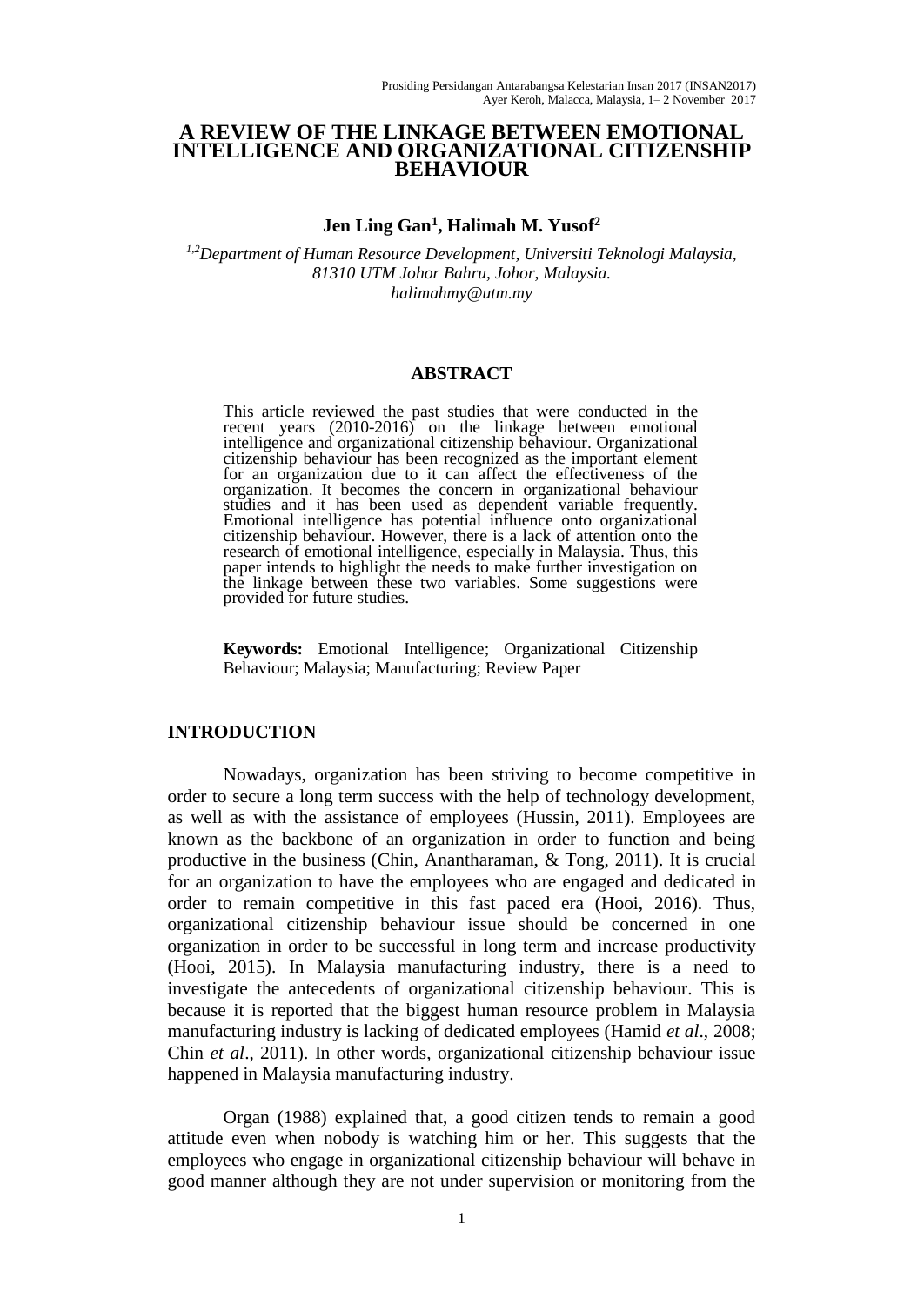management. Kumar (2014) believed that, such good and voluntary behaviour may boost the efficiency and effectiveness of the company. Besides, Borman and Motowidlo (2014) realized that, a company may grow and develop efficiently because the good citizen in the organization will give constructive ideas to the management. Kumar (2014) claimed that, a company with good citizens will create pleasant working environment, which may help to retain the employees, thus decreasing the turnover rate. From these statements, it can be seen that organizational citizenship behaviour brings a number of benefits to an organization and it plays an important role in the growth of company. Thus, the management should concern the factors that boost organizational citizenship behaviour among the employees. As organizational citizenship behaviour level is fluctuating, the level can be increased or decreased due to dispositional, attitudinal, and/or contextual variables (Mohammad *et al*., 2015).

Emotional intelligence is considered as one of the antecedents of organizational citizenship behaviour (Siddiqui & Hassan, 2013). In other words, emotional intelligence is an influential variable in affecting organizational citizenship behaviour to be increased or decreased. Emotional intelligence is known as one of the effective tools to develop one's social relation among the workers, thus increasing one's tenure in the organization (Siddiqui & Hassan, 2013). When one's tenure is prolonged, the employee might want to perform extra duties voluntarily, which will increase the tendency to exhibit organizational citizenship behaviour in the organization (Carmeli & Josman, 2006). Emotional intelligence is defined as the capability to perceive, regulate, understand, and access the feelings as well as emotions (Mayer & Salovey, 1997). Nearly two decades ago, the concept of emotional intelligence has been investigated and it has been proved its contribution onto life outcomes such as the well-being of human, and academic achievement (Song *et al*., 2010; Gallagher & Vella-Brodrick, 2008; Johnson, Batey, & Holdsworth, 2009). There are some studies had found out the positive linkage between emotional intelligence and organizational citizenship behaviour (e.g., Bosman, 2003; Carmeli & Josman, 2006; Chin *et al*., 2011; James, Velayudhan, & Gayatridevi, 2010). This brings a meaning that, if the employee has higher emotional intelligence, the employee is more likely to exhibit organizational citizenship behaviour.

Although emotional intelligence is recognized as one of the contributors to the success of organization, it received less attention in the discipline of management, especially in the field of employees' behaviour (Meisler, 2013). Emotional intelligence in Malaysia organization is not investigated widely (Jamaluddin *et al*., 2015). Most of the emotional intelligence studies in Malaysia were conducted in education field among students (Abdullah *et al*., 2015). However, obtaining data from students is significantly different with obtaining data from real corporate personnel (Sekaran & Bougie, 2011). Ng, Ke, and Raymond (2014) claimed that, very few studies had examined the linkage between emotional intelligence and organizational citizenship behaviour. They added, inconsistent findings were found in the past studies which had triggered the need for more assessment on the linkage between emotional intelligence and organizational citizenship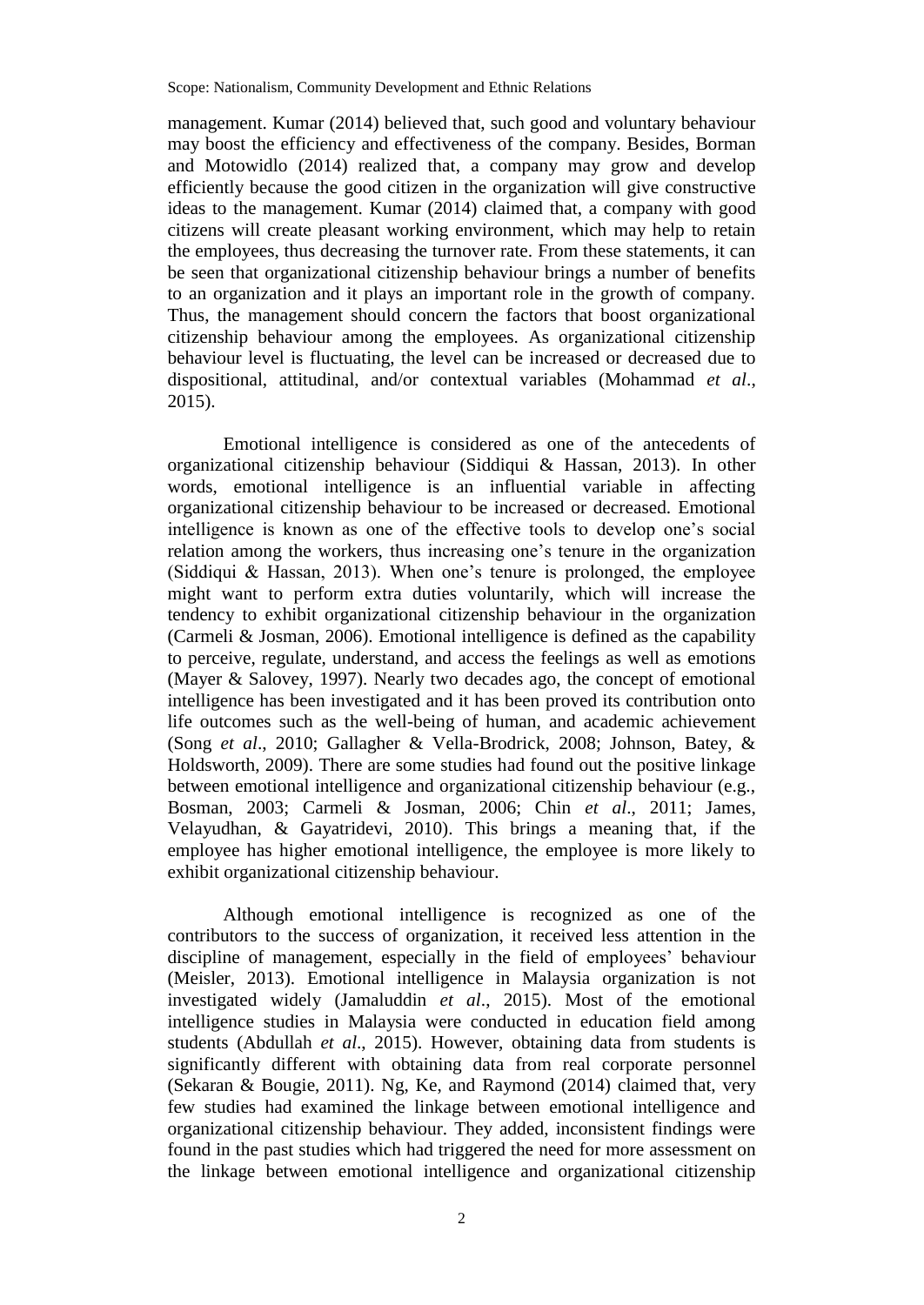behaviour. In other words, some scholars revealed that, there is significant relationship between the variables, while some scholars did not find any significant linkage between the variables.

# **LITERATURE REVIEW**

## **Organizational Citizenship Behaviour**

Organizational citizenship behaviour is known as the employees' behaviour which is not restricted, improving the effectiveness of organization as a whole, and not being recognized by the formal reward system explicitly (Organ, 1988). In later time, the earlier definition was improved, where organizational citizenship behaviour is defined as the employees' behaviour that supports the environment of organization in terms of social and psychology (Organ, 1997). A further definition was set by Kinicki and Kreitner (2008), where organizational citizenship behaviour is defined as the behaviour of employees that is beyond the formal responsibilities, such as helping co-workers, and taking care of organization's property. Dick and Ellis (2006) concerned that, organizational citizenship behaviour should be the behaviour that maintaining and developing the relationship among employees, as well as improving their job performance indirectly. Luthans (2011) emphasized that, organizational citizenship behaviour should be in the form of voluntary, instead of being recognized by the official reward system in organization.

Organizational citizenship behaviour is recognized as an important and unique aspect of the employees' activities that influence the satisfaction of employees as well as the outcomes of organization (Mishra, Mishra, & Kumar, 2010). Luthans (2011) believed that, an employee with organizational citizenship behaviour will receive better appraisal in performance, will behave better than others, and will be allocated more rewards. Mishra *et al.* (2010) also supported that, organizational citizenship behaviour can affect the overall organizational performance and effectiveness. While, Tsai and Wu (2010) mentioned about the stakeholders. They explained that, organizational citizenship behaviour is about the willingness of employees to act beyond their formal responsibilities in order to satisfy the stakeholders of company. This statement is supported by another scholar that they believed an employees with organizational citizenship behaviour will obtain stakeholders' satisfaction, increase productivity, and reduce unnecessary costs in company (Ivancevich, Konopaske, & Matteson, 2011).

## **Emotional Intelligence**

In these current years, there has been an emerging study in the Salovey and Mayer's (1990) concept of emotional intelligence, where emotional intelligence can help in recognizing emotional information and emotions that are important to solve problems as well as to adapt to life. Emotional intelligence is described as the capability of an individual to process the information of emotion proficiently, and adopt the information of emotion to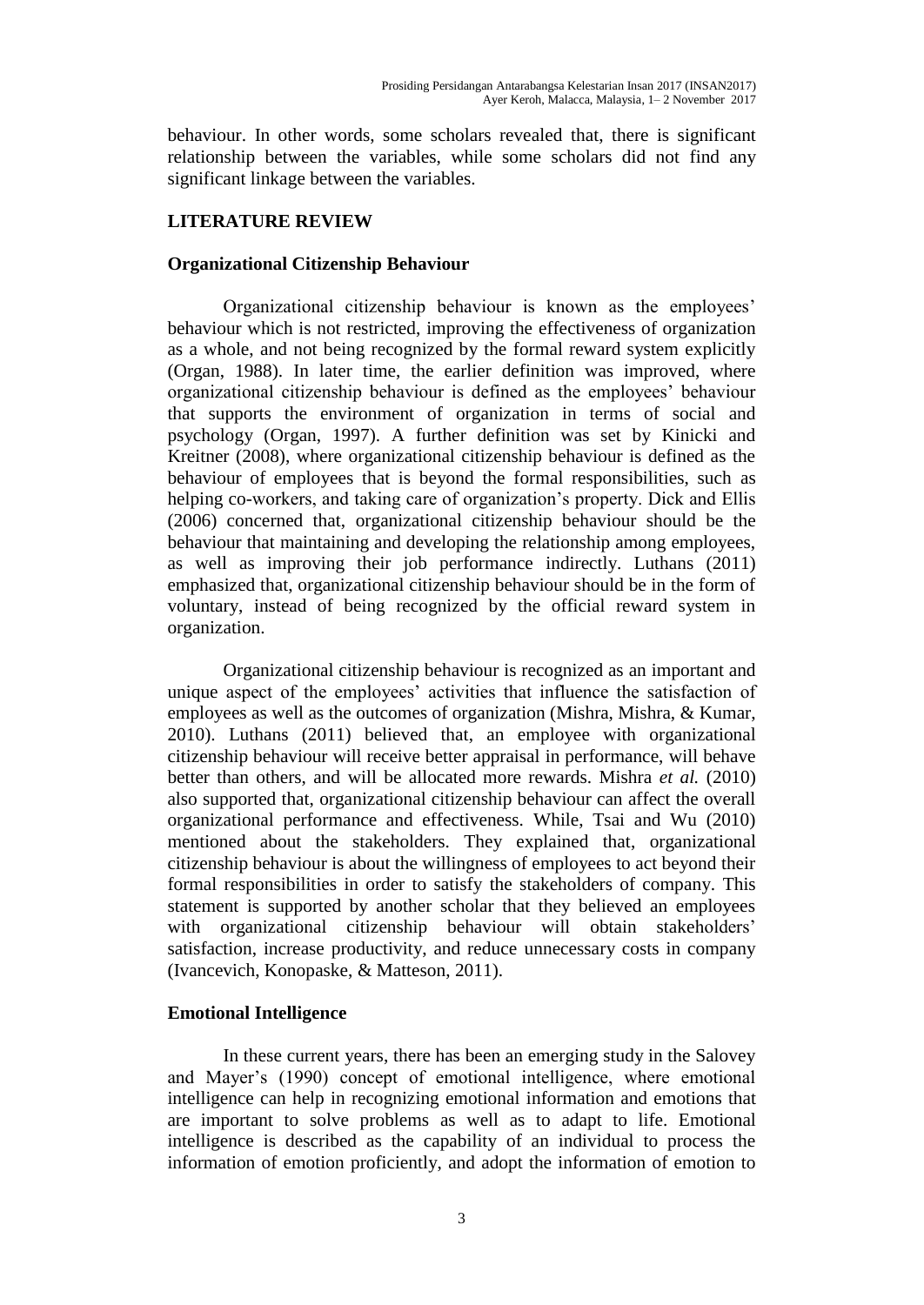conduct cognitive activities, such as problem-solving (Salovey *et al*., 2002). Emotional intelligence is essential in life because it can forecast our behaviour and life outcomes. This is supported by Ciarrochi *et al*. (2001), where the scholars claimed that, an individual with poor emotional intelligence will have poorer relationship, weaker mental health, and being less successful in career.

Followed by continuing research after Salovey and Mayer's (1990) work, the description of emotional intelligence was revised. Emotional intelligence is described as the capability to know the motive of emotion, and to improve thinking through emotions (Mayer & Salovey, 1997). They continued, an individual with emotional intelligence can distinguish feeling precisely, is able to create emotions to support one's thinking, to comprehend the knowledge about emotions, and to control emotions thoughtfully in order to stimulate intellectual as well as emotional growth. This definition has been accepted widely in academic study that intended to measure emotional intelligence. Mayer and Salovey (1997) cautioned that, emotional intelligence should be integrating the capability of an individual to process emotions and the function of cognitive.

## **Linkage between Emotional Intelligence and Organizational Citizenship Behaviour**

Emotional intelligence has been known as one of the elements that helps an organization to have higher level of work outcomes (Sabahi & Dashti, 2016). Radford (2010) claimed that, emotional intelligence is important because it can help the employees to manage and regulate their emotions, as well as others' emotions. From this statement, it can be seen that, if the employees can control their emotion, their work behaviour will be improved. This is supported by Carmeli and Josman (2006) where they found that, there is linkage between emotional intelligence and the dimensions of organizational citizenship behaviour. However, Ng *et al*. (2014) argued that, although emotional intelligence is known as crucial element in an organization, there are limited studies conducted to examine the linkage between emotional intelligence and organizational citizenship behaviour.

There are researchers found that there is significant relationship between emotional intelligence and organizational citizenship behaviour. Chehrazi, Shakib, and Azad (2014) revealed that, emotional intelligence is related to organizational citizenship behaviour. This indicated that when the employees have higher emotional intelligence, they will tend to exert citizenship behaviour. They claimed that, when an employee is able to manage self-emotion, the employee is prone to have higher citizenship behaviour, such as helping the colleagues. While, another study of Hanzaee and Mirvaisi (2013) showed that there is a very low relationship between emotional intelligence and organizational citizenship behaviour. Unlike the previous study, the scholars did not measure organizational citizenship behaviour by dimensions, they measured organizational citizenship behaviour as a whole. From this difference, it can be seen that, the intensity of linkage could be different if the measurement method is different among the scholars.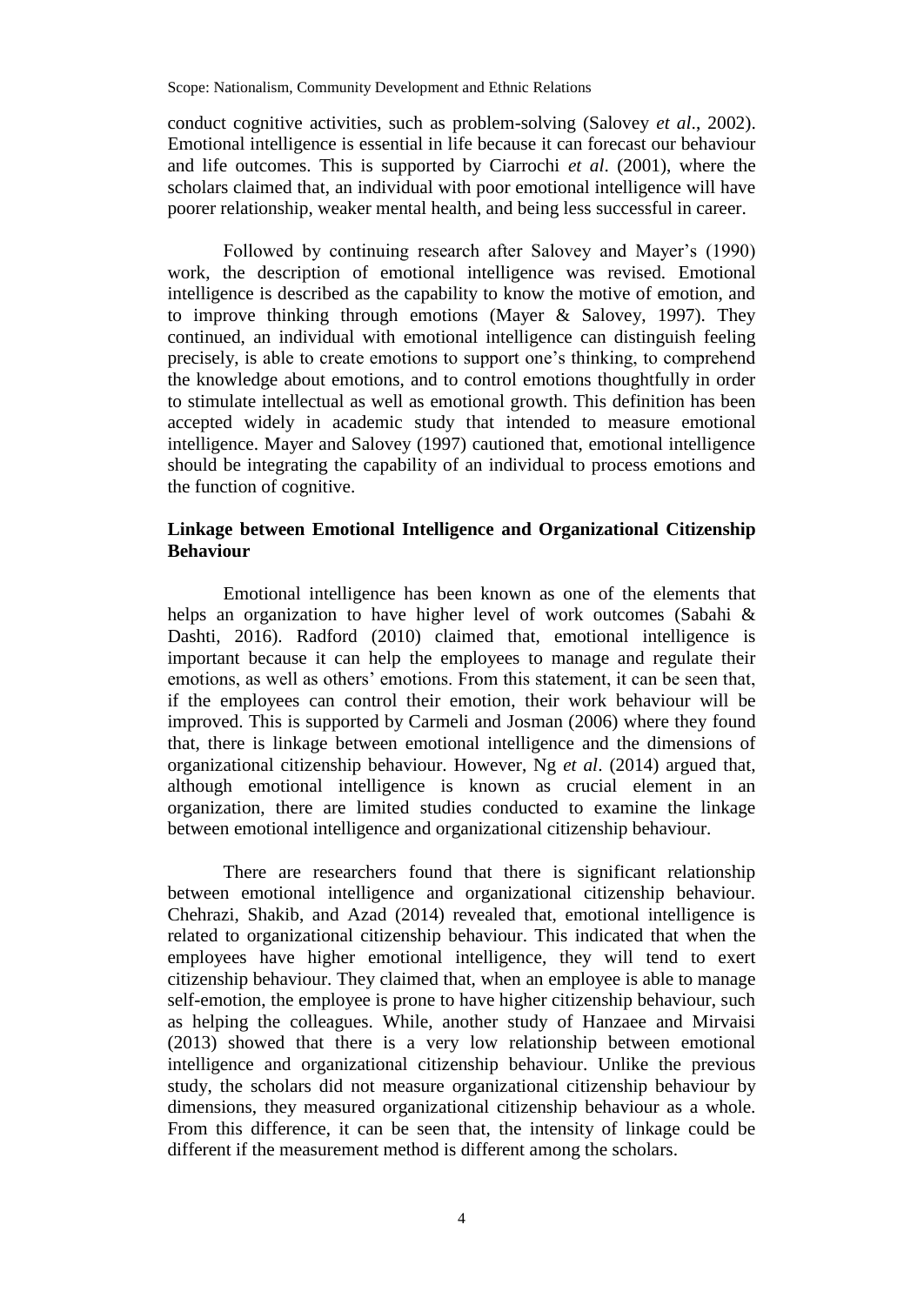Besides measurement method, the theory that was used by the scholars can make a difference in terms of result as well. The previous study that was done by Hanzaee and Mirvaisi (2013), they used Bar-On emotional intelligence theory to measure emotional intelligence of the respondents. While, James *et al*. (2010) used Goleman emotional intelligence theory to measure emotional intelligence. Both studies had revealed different results, where James *et al*. (2010) obtained a higher intensity of linkage between emotional intelligence and organizational citizenship behaviour, as compared to Bar-On theory. This can be seen that Bar-On theory might have lower relationship between emotional intelligence and organizational citizenship behaviour. This is supported by another study of Ziaee *et al*. (2013), where they used Bar-On theory to test emotional intelligence as well. They revealed that one of the dimensions of emotional intelligence, that is self-management, has low relationship with organizational citizenship behaviour. Besides, another dimension of emotional intelligence, which is social awareness has low relationship with organizational citizenship behaviour as well.

Apart from that, Haider (2015) also claimed that emotional intelligence has low impact onto organizational citizenship behaviour. They did not measure from one dimension to another, they measured the overall emotional intelligence and organizational citizenship behaviour. Their result was parallel with Antony's (2013) study, where Antony (2013) also mentioned that there is low relationship between emotional intelligence and organizational citizenship behaviour. Antony (2013) measured emotional intelligence and organizational citizenship behaviour as a whole when the relationship between the variables was examined. From these, it can be seen that, the intensity of relationship between the variables might be low if the scholars measure the variables unidimensionally, instead of measuring from one dimension to another. This can be seen from the study of Sabahi and Rashti (2016). They measured the relationship between the variables from one dimension to another. It is revealed that almost all the emotional intelligence dimensions have high relationship with organizational citizenship behaviour, for example, selfmotivation, self-awareness, self-control, and social conscientiousness (Sabahi & Rashti, 2016).

In addition, Firozjaee *et al*. (2014) revealed that there is positive and moderate relationship between emotional intelligence and organizational citizenship behaviour. In their study, they measured organizational citizenship behaviour from one dimension to another. They combined two theories for organizational citizenship behaviour, where they adopted Organ's (1988) organizational citizenship behaviour theory and Fareh's organizational citizenship behaviour theory that was mainly used for China context. As for emotional intelligence, they measured emotional intelligence as a whole. It was revealed that emotional intelligence influenced civic virtue the most. However, although several scholars have mentioned the emotional intelligence is related to organizational citizenship behaviour, Tofighi *et al*. (2015) argued that there is no significant relationship between emotional intelligence and organizational citizenship behaviour. Some of the organizational citizenship behaviour dimensions, which are Sportsmanship and Courtesy are negatively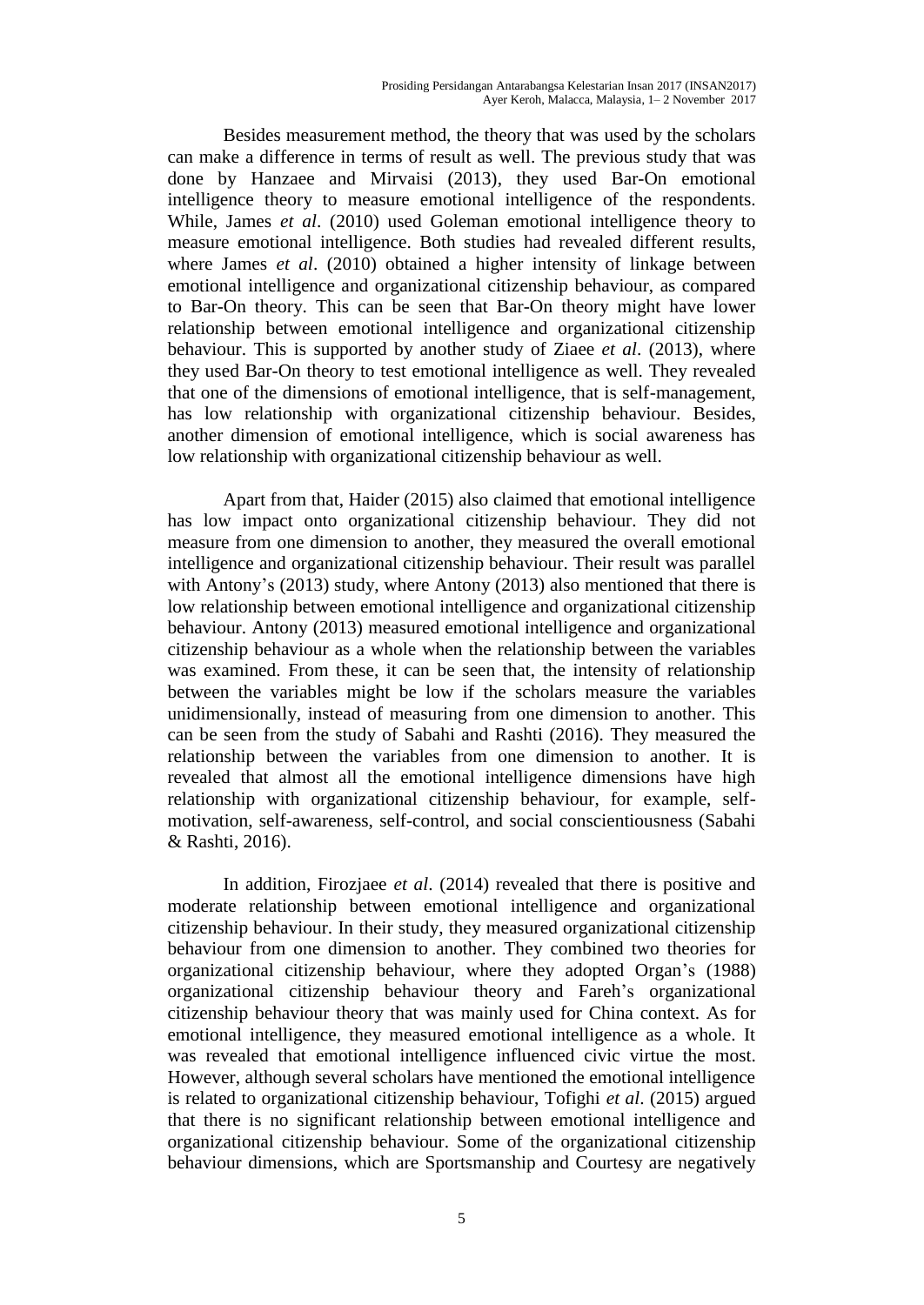influenced by emotional intelligence. The result is not parallel and consistent with the past studies, where the past studies found that there is relationship between emotional intelligence and organizational citizenship behaviour, and the relationship is mostly positive.

On the other hand, Salajeghe and Farahmand (2014) claimed that there is linkage between emotional intelligence and organizational citizenship behaviour. However, the linkage is not as strong as previous study. There are two dimensions of emotional intelligence showed low relationship with organizational citizenship behaviour, which are self-awareness and selfmanagement. While, other two dimensions of emotional intelligence showed moderate relationship with organizational citizenship behaviour, which are social awareness and relationship management. The relationship is not as high as previous study might be due to different theories that were used by the scholars. Salajeghe and Farahmand (2014) adopted Podsakoff's *et al*. (2000) theory to measure organizational citizenship behaviour, while previous studies mostly adopted Organ's (1988) organizational citizenship behaviour theory. This suggests that different theories that consists of different dimensions might affect the findings.

However, every scholar might obtain different findings due to different contexts. There is another study that was conducted by Sepehrikia *et al*. (2016), no significant relationship was found between emotional intelligence and organizational citizenship behaviour. Contradictory with previous study such as the study of Salajeghe and Farahmand (2014), the dimensions of emotional intelligence, which are self-management and relationship management, indicated no significant relationship with organizational citizenship behaviour. This could be due to different working contexts, where Sepehrikia's *et al*. (2016) respondents were from banking sector, while Salajeghe and Farahmand's (2014) respondents were from a security agencies. From these studies, it can be seen that the linkage between emotional intelligence and organizational citizenship behaviour are remained ambiguous due to the findings of linkages are not consistent among the scholars.

Last but not least, Ng *et al*. (2014) had reported a significant positive relationship between emotional intelligence and organizational citizenship behaviour. They adopted Mayer and Salovey's (1990) emotional intelligence theory to measure emotional intelligence, with dimensions of perceptions of emotion, managing own emotions, managing others' emotions, and utilizing emotions. Although the relationship is significant, the linkage between emotional intelligence and organizational citizenship behaviour is low. Especially the dimension of Perceptions of Emotion, it has the lowest relationship with organizational citizenship behaviour.

Overall, the impact of emotional intelligence on organizational citizenship behaviour is remained unclear in the past studies. There are inconsistent findings on the linkage of emotional intelligence and organizational citizenship behaviour. Specifically, this paper focuses on reviewing the empirical studies that were conducted to examine the linkage between the variables. It excludes those studies which involved the samples of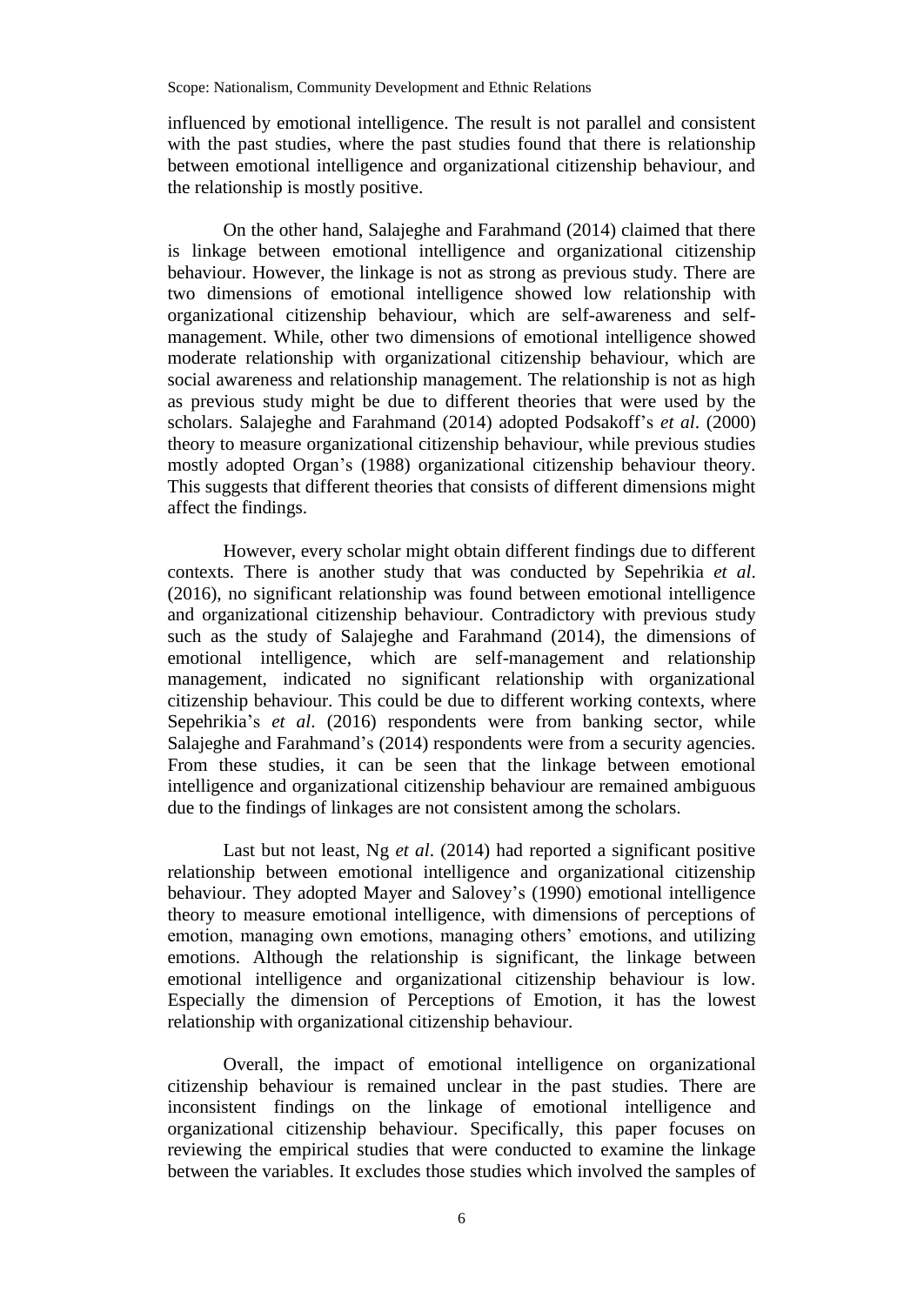schools' students and those variables which are unrelated to this study. The detailed methodology is discussed in the next section.

## **METHODOLOGY**

This section discusses the method that was used to conduct the literature review of this paper. We adopted a three-step process to look for articles that are relevant to our literature review. Firstly, we conducted a comprehensive search at journal databases such as Elsevier and Scopus by using specific terms adapted from previous studies. The specific terms included emotional intelligence, along with its dimensions that we were looking for, such as managing own emotions, managing others' emotion, perceiving emotions, and utilizing emotions. While, another term that was included in this study is organizational citizenship behavior, together with its dimensions, such as OCBi (individual) and OCBo (organization). Secondly, we collected the articles that are itemized on the Reference list of past studies. Followed by the third step, we manually searched all the journal articles that were included in the Reference list of past studies. Since we targeted on recent studies, we looked for the past studies from the year of 2010 to the year of 2016. In order to prevent duplication of data, we do not use overlapping data in our literature review.

There are five exclusions that we concerned when we did the searching of articles. The first exclusion is, we excluded those studies which are not empirical. Second, we excluded the studies which were conducted on students sample or educational settings because the linkage between the proposed variables will be concerned on corporate personnel. It is argued that collecting data from students is significantly different from corporate personnel. Thus, the result of study might not be accurate. Third, we excluded the topics which are not relevant to our variables. Although some variables are similar with our variables, such as spiritual intelligence, we excluded the topic because it is not relevant to our topic. Fourth, we excluded the studies which their variable of organizational citizenship behavior was rated by co-worker or superior. This is because we focus on self-rated organizational citizenship behavior. Different sources of raters might have different result. Fifth, we exclude those studies which did not report the reliability and validity of their instruments due to it might affect the validity of the studies' result. By adopting the methods and exclusions as mentioned above, the linkage between emotional intelligence and organizational citizenship behavior is expected to be existing, thus the conceptual framework is developed in Picture 1.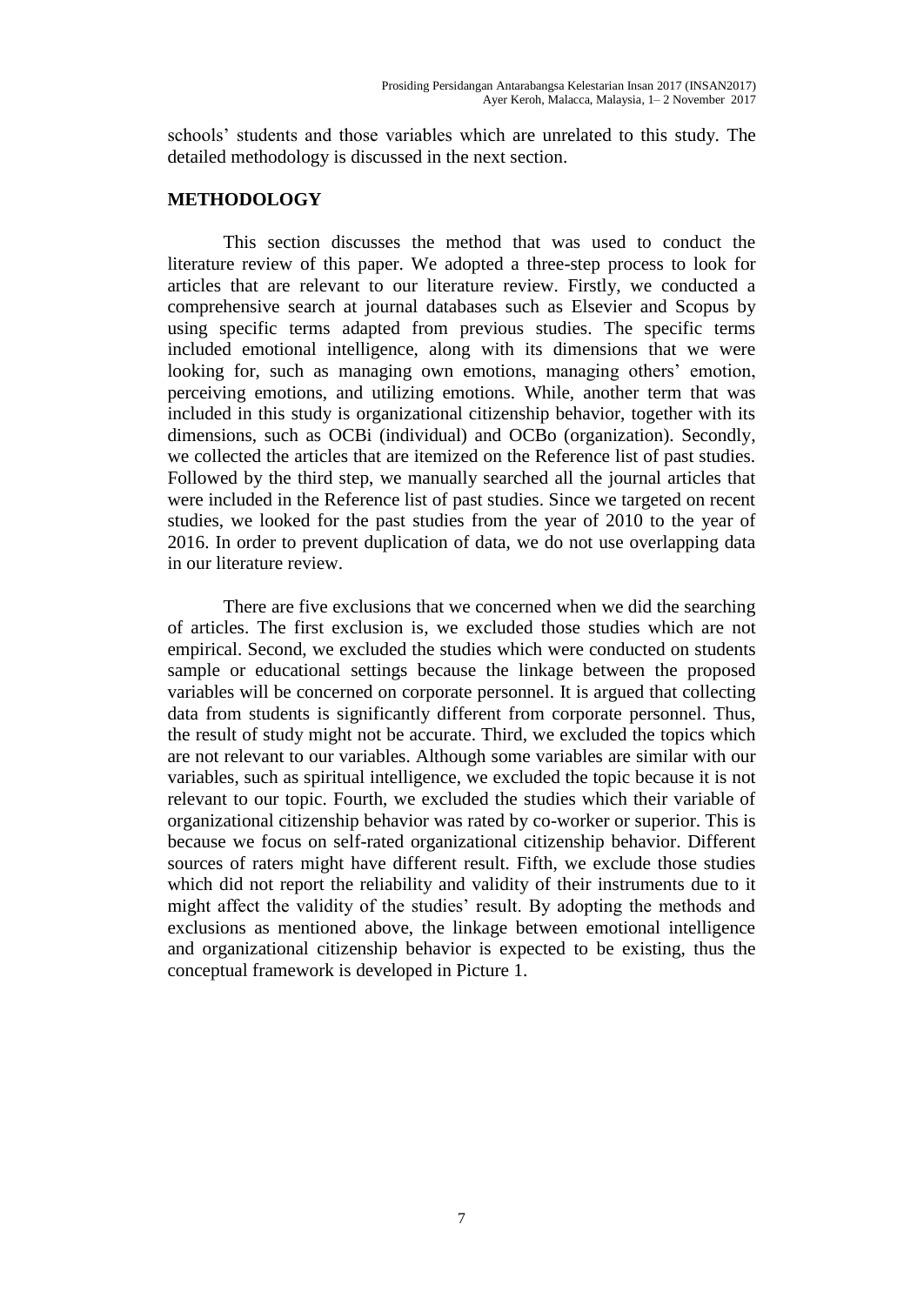#### **Independent Variables**





Picture 1 Conceptual Framework

#### **CONCLUSION**

As a conclusion, several empirical studies from the year of 2010 to the year of 2016 had been reviewed on the linkage between emotional intelligence and organizational citizenship behavior. Through the literature review, understanding onto the linkage between emotional intelligence and organizational citizenship behavior is enhanced. It can be seen that, there are inconsistent findings found among the past studies. Some researchers found that there is a linkage between the variables, while some researchers found that there is no linkage between the variables. This is because different contexts or different dimensions that were used by the researchers might affect the result of study. Future studies might help to reduce the gaps as mentioned so that comprehensive understanding can be provided to both academic world and manufacturing industry in Malaysia after the real study has been conducted. Due to the scarcity of studies regarding the linkage, more empirical studies are needed in future to test the linkage between the proposed variables to obtain more empirical evidences, especially in Malaysia manufacturing industry.

#### **REFERENCES**

- Antony, J. M. (2013). The influence of emotional intelligence on organizational commitment and organizational citizenship behavior. *International Journal of Social Science & Interdisciplinary Research*, 2(3), 110-115.
- Borman, W. C., & Motowidlo, S. J. (2014). Organizational citizenship behavior and contextual performance: *A special issue of human performance*. United States of America: Taylor & Francis.
- Bosman, L. A. (2003). Correlates and outcomes of emotional intelligence in organisations. *Unpublished doctoral dissertation*, University of Port Elizabeth, Port Elizabeth.
- Carmeli, A., Josman, ZE. (2006). The relationship among emotional intelligence, task performance, and organizational citizenship behaviors. *Human Performance,* 19(4), 403-19.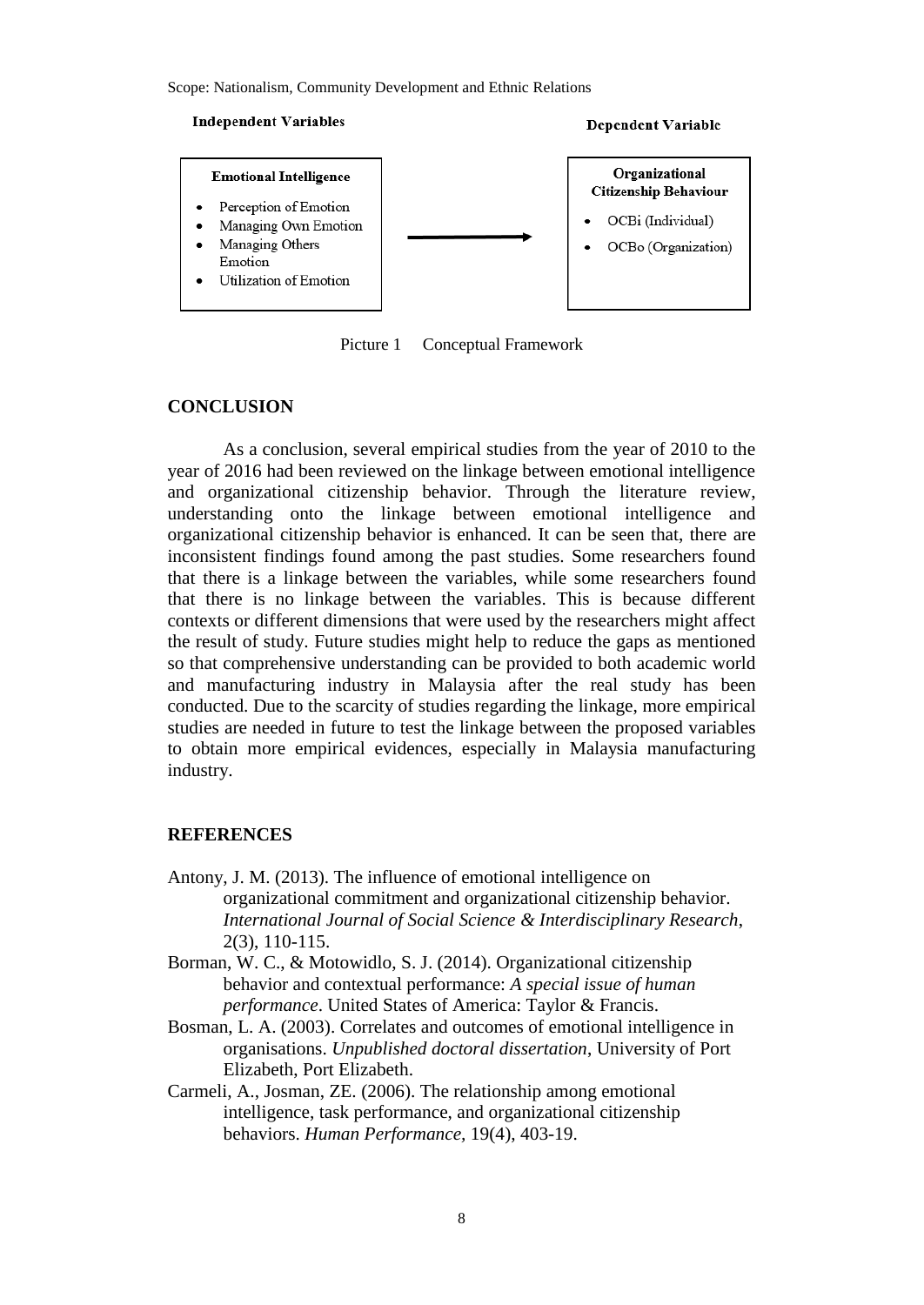- Chehrazi, S., & Shakib, M. (2014). A study on the relationship between emotional intelligence, organizational commitment and organizational citizenship behavior. *Management Science Letters*, 4(6), 1103-1106.
- Chin, S. T. S., Anantharaman, R. N., & Tong, D. Y. K. (2011). The roles of emotional intelligence and spiritual intelligence at the workplace. *Journal of Human Resources Management Research*, 1-9.
- Ciarrochi, J., Chan, A. Y., & Bajgar, J. (2001). Measuring emotional intelligence in adolescents. *Personality and individual differences*, 31(7), 1105-1119.
- Dick, P., & Ellis, S. (2006). *Introduction to Organizational Behaviour*: McGraw-Hill Education.
- Firozjaee, S. A., Abbaspour, A., & Homami, M. A. (2014). The Study of Relationship between Emotional Intelligence and Organizational Citizenship Behavior of High School Teachers in Iran. *Journal of Applied Science and Agriculture*, 9(6), 2457-2465.
- Gallagher, E. N., & Vella-Brodrick, D. A. (2008). Social support and emotional intelligence as predictors of subjective well-being. *Personality and individual differences*, 44(7), 1551-1561.
- Haider, S. N. A. (2015). The Relationship between Emotional Intelligence (EI) and Organizational Citizenshp Behaviour (OCB): The Moderating Role of Islamic Work Ethics (IWE). *ASEAN Journal of Psychiatry*, 16(1), 95-105.
- Hamid, A. B. A., Baharun, R., & Hashim, N. H. (2008). Comparative analysis of managerial practices in small medium enterprises in Malaysia. *Jurnal Kemanusiaan*, 8.
- Hanzaee, K., & Mirvaisi, M. (2013). A survey on impact of emotional intelligence, organizational citizenship behaviors and job satisfaction on employees' performance in Iranian hotel industry. *Management Science Letters*, 3(5), 1395-1402.
- Hooi, L. W. (2015). Relationship between Organisational Justice and Organisational Citizenship Behaviour: Examining the Mediating Role of Job Satisfaction. In of the *5th International Conference on Management 2015 "Management, leadership and strategy for SMEs' competitiveness*.
- Hooi, L. W. (2016). *Introduction to Organisational Justice and Organisational Citizenship Behaviour*. In Organisational Justice and Citizenship Behaviour in Malaysia (pp. 1-20). Springer Singapore.
- Hussin, A. (2011). The relationship between job satisfaction and job performance among employees in tradewinds group of companies, *Doctoral dissertation*, Open University Malaysia.
- Ivancevich, J. M., Konopaske, R., & Matteson, M. T. (2011). *Organizational Behavior and Management*: McGraw-Hill Irwin.
- Jamaluddin, A., Gunaseelan, A., & Jusoh, Z. M. (2015). Relationship between Emotional Intelligent and Job Satisfaction among Texas Instrument Workers. *Australian Journal of Business and Economic Studies*, 1(1).
- James, J. K., Velayudhan, A., & Gayatridevi, S. (2010). Organizational citizenship behaviour and emotional intelligence of corporate executives. *Journal of the Indian Academy of Applied Psychology*, 36, 262–267.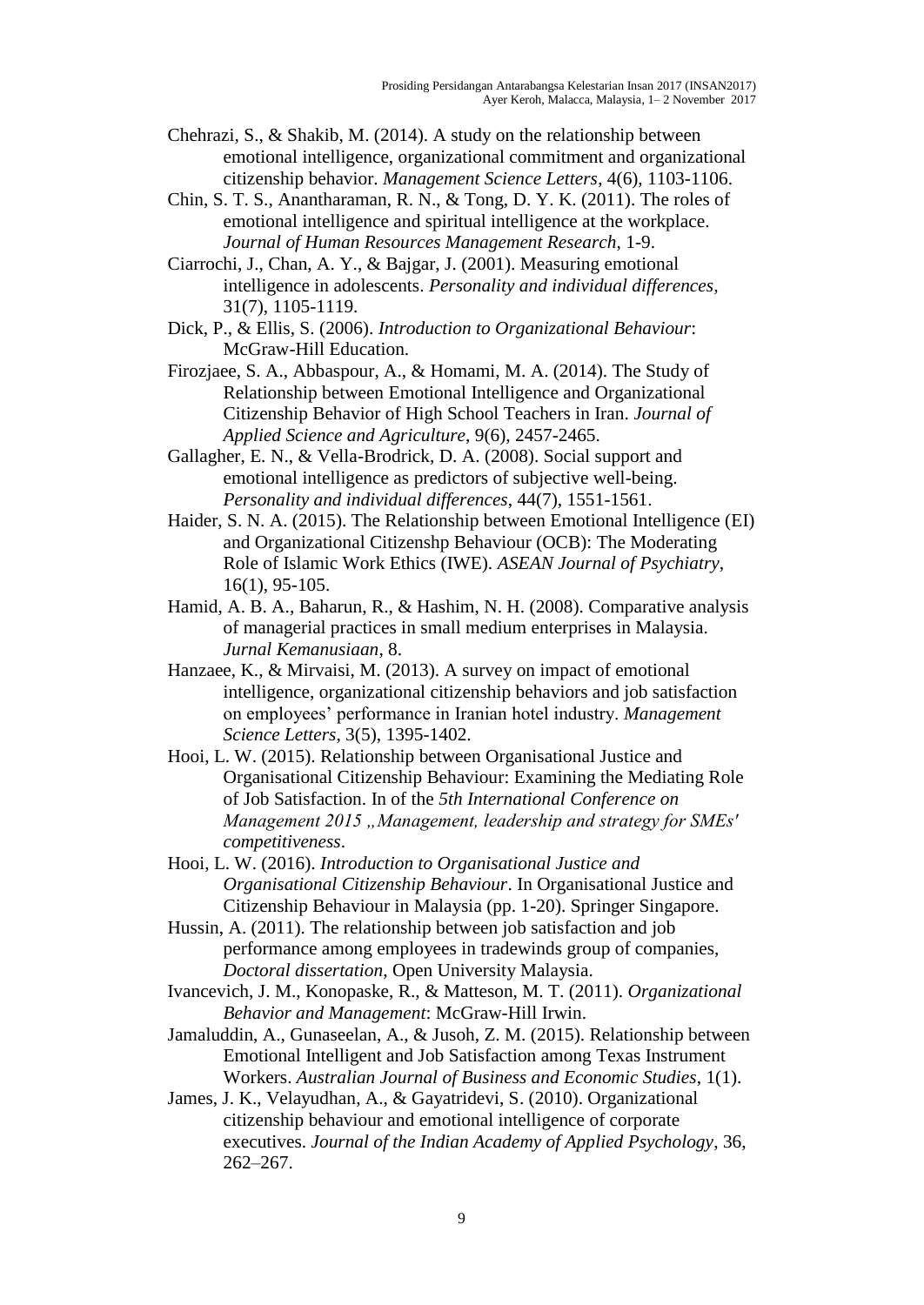- Johnson, S. J., Batey, M., & Holdsworth, L. (2009). Personality and health: The mediating role of trait emotional intelligence and work locus of control. *Personality and Individual Differences*, 47(5), 470-475.
- Kinicki, A., & Kreitner, R. (2008). *Organizational behavior*. International Edition. New York, NY: McGraw-Hill.
- Kumar. (2014). Importance of organizational citizenship behaviors in enhancing customer service indicators: A review. *IUP Journal of Management Research*, 13(1), 17.
- Luthans, F. (2011). *Organizational behavior* (12<sup>th</sup> ed.). New York, NY: McGraw-Hill.
- Mayer, J. S., & Salovey, A. (1997). P. (1997): *What is emotional intelligence? Emotional Development and Emotional Intelligence: implications for educators*, 3-31.
- Meisler, G. (2013). Empirical exploration of the relationship between emotional intelligence, perceived organizational justice and turnover intentions. *Employee Relations*, 35(4), 441-455.
- Mishra, S. K., Mishra, B., & Kumar, P. (2010). Traditional Attitudinal Variables matters for Organizational Citizenship Behaviour among Middle Level Managers. *Journal of the Indian Academy of Applied Psychology*, 36(2), 255-261.
- Mohammad, J., Habib, F.Q., Nik Abd Rahman, N.K. and Idris, F. (2015), "Organizational citizenship behavior in the Islamic financial sector: does Islamic work ethic make a sense?", *International Journal of Business Governance and Ethics*, 10(1), 1-27.
- Ng, S. M., Ke, G. N., & Raymond, W. (2014). The mediating role of work locus of control on the relationship among emotional intelligence, organisational citizenship behaviours, and mental health among nurses. *Australian Journal of Psychology*, 66(4), 207-215.
- Organ, D. W. (1988). *Organizational citizenship behavior: The good soldier syndrome*. Lexington Books/DC Heath and Com.
- Organ, D. W. (1997). *Organizational citizenship behavior: It's construct clean-up time*. Human performance, 10(2), 85-97.
- Podsakoff, P. M., MacKenzie, S. B., Paine, J. B., & Bachrach, D. G. (2000). Organizational citizenship behaviors: A critical review of the theoretical and empirical literature and suggestions for future research. *Journal of management*, 26(3), 513-563.
- Radford, M. (2010). Emotional intelligence as a predictor of nursing student success. *Doctoral Thesis*, Union University.
- Sabahi, A., & Dashti, N. (2016). The effect of emotional intelligence and job satisfaction on organizational citizenship behavior*. Management Science Letters*, 6(7), 475-480.
- Salajeghe, S., Farahmand R. (2014). Explaining the Relationship between Emotional Intelligence and Organizational Citizenship Behavior. *International Journal of Economy, Management and Social Sciences*, 3(11), 765-769.
- Salovey, P., & Mayer, J. D. (1990). Emotional intelligence. *Imagination, cognition and personality*, 9(3), 185-211.